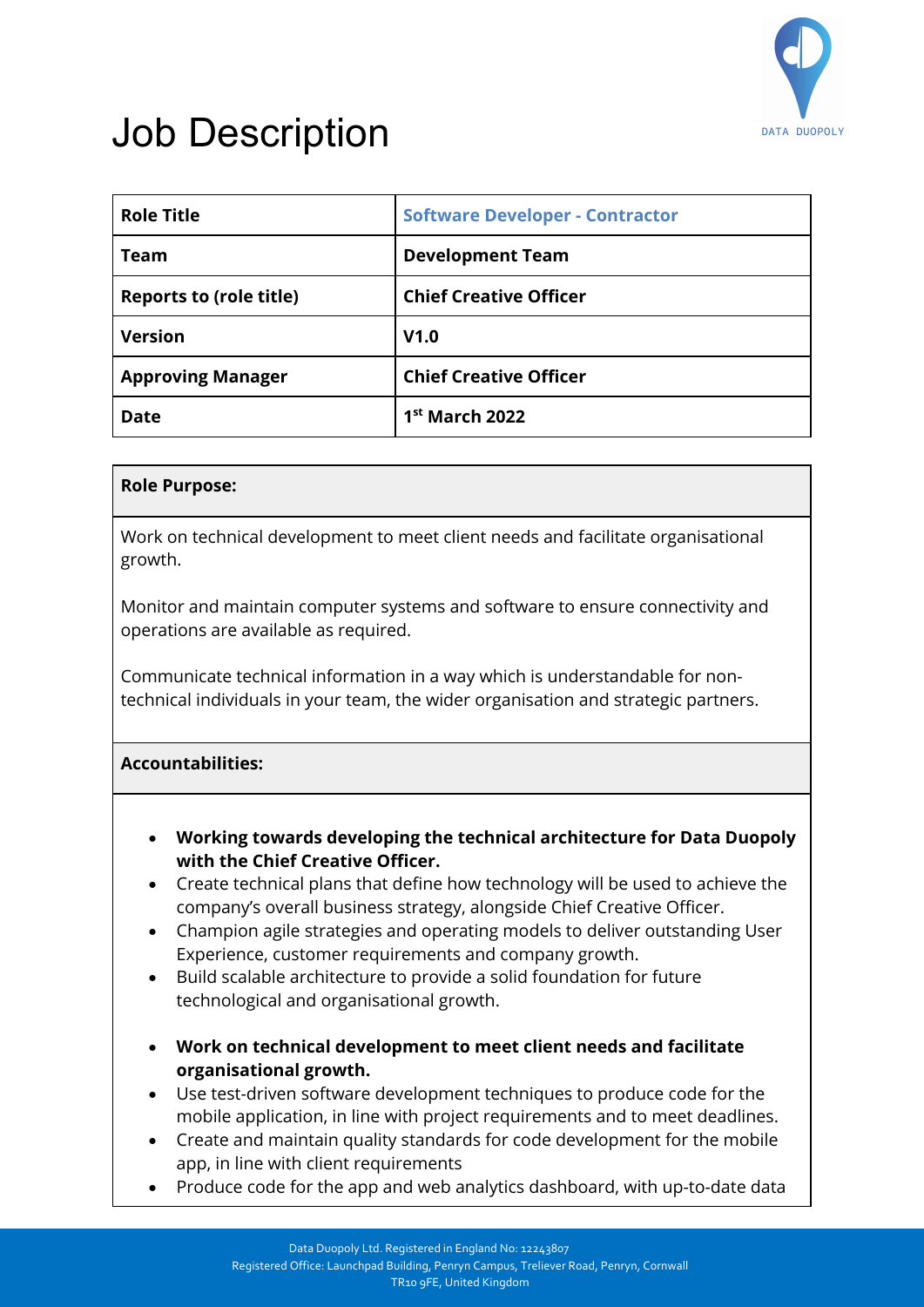presented in an easy to read way (usability) for both the administrative and customer views.

- **Agile Practices**
- Working in an Agile method to ensure tickets are completed in an effective way.
- Working alongside the product team to deliver development objectives by attending daily stand-ups.
- **Manage and maintain computer systems and software to ensure connectivity and operations are available as required.**
- Monitor the performance of the company's Amazon Web Services, ensuring that these remain operational at all times.
- To ensure that for existing clients, their application remains up to date for all software updates and patches.
- Maintain accurate records of all technical and software updates for client applications, to ensure appropriate version control and achievement of quality standards.
- To ensure that test equipment (for example phones) are up to date and available for testing. [dependent on location].
- Forward-looking approach to anticipate issues arising and taking action to avoid problems.
- **Communicate technical information in a way which is understandable for non-technical individuals in your team and the wider organisation.**
- Communicate technical information verbally and in writing to colleagues, to ensure understanding of technical concepts for non-computer scientists.

| Knowledge, skills and experience                                                                         | <b>Essential</b><br>/desirable |
|----------------------------------------------------------------------------------------------------------|--------------------------------|
| Software development experience with Xamarin<br>(Forms or native)                                        | Essential                      |
| Software development experience with ASP.NET<br>and Angular                                              | Essential                      |
| Software development experience with OOP (C#<br>preferred, however C++/Java or similar is<br>acceptable) | Essential                      |
| Experience of using Amazon Web Services                                                                  | Essential                      |
| Experience of developing technical strategy                                                              | Desirable                      |
| Experience of software development of iOS and<br>Android mobile apps                                     | Essential                      |

## **Person Specification**